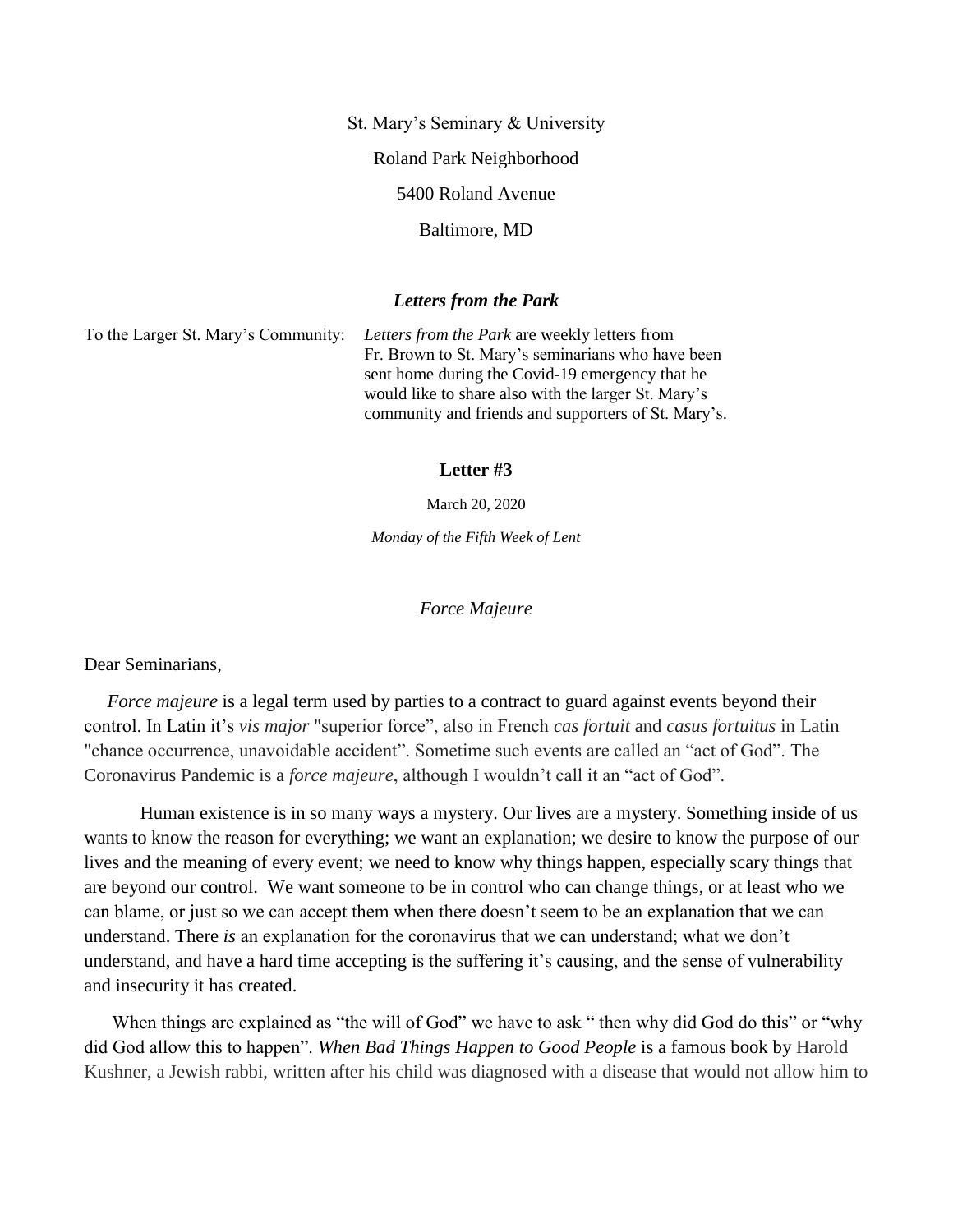live beyond his teen years. It caused Kushner to start looking for an answer to one of life's most difficult questions: Why, God?

 Many are asking that question now: Why God? A good priest friend, a pastor and teacher in northern Italy, and I have been corresponding. The other day he wrote "Every day people I know are dying; it's especially hard on religious houses. Aging sisters, brothers and priests live in close quarters where the virus has taken hold." My heart goes out to Luigi who's at the epicenter. It's not that bad here yet, although things are getting pretty tough in New York.

So why is this happening? Is God really in control? Is God punishing the world for this, that or the other thing? That seems much too simple to me: Just blame God for everything bad that happens. Because that's not the God I believe in. God sent his only Son into the world not to punish but to take the kind of punishment human beings so often inflict on one another; perhaps to correct the misbegotten notion that God is a God who punishes. Jesus came to console and heal, not to punish, not even those we might consider deserving of punishment. God "makes his sun rise on the evil and on the good alike, and sends rain on the just and on the unjust" (Matthew 5:45), Jesus proclaims in the Gospel of Matthew. What that tells me is that in this life we are subject to a lot of random events, *force majeures*, *vires majores*, *cas fortuits*, *casus fortuiti*, which are not intentional "acts of God".

The need to attribute things to God that have nothing to do with God in my opinion is just another manifestation of our self-centeredness. I believe we should face the circumstances of our lives, whatever they may be, in such a way as to ask instead "What does my response to these circumstances say about me and my belief in God"? The current circumstances, like so many things in our lives, are the product of a random event caused by nature, completely explainable by science, not some intentional act of God. It's not the kind of thing God chooses to control. By the same token, it's not something we are in control of either, and that is perhaps what challenges us the most in our modern way of thinking that makes us believe we are or can be in control of everything. We aren't and we can't be, and that scares us. The pandemic is making us face up to that. We can do what can be done to try to protect ourselves, but we can't just make it go away: it's beyond our control. We can certainly look for effective treatments and a cure, and we'll probably find them eventually. But for now, it's out of our control. We can only take whatever measures we can to stay safe. And we will certainly do all we can to find treatments, a cure and an effective vaccine. But we will also have to accept results we wish wouldn't happen: many people will suffer; many people will lose their lives. Does that mean our efforts and our lives are futile? That's certainly one answer. But another is the answer that our Christian faith offers: That our lives have meaning and are well worth living in spite of the suffering people must often endure, in spite of the reality of death. On the one hand it is worth it because life is such a wonderful thing in and of itself, and just about everyone knows that. Everyone loves life when they're not suffering, everyone endures a great deal in the certain hope that when suffering passes life will be good again. But for a Christian it is also because we know life is not limited to the life we live here and now. We live in the sure and certain hope not only that life will be good when suffering passes, but that it will be not only good but even better, much better when we pass from our lives here and now to life that our faith tells us is forever, is eternal, with God and with one another in the Holy Spirit eternally. Relative security and affluence allow